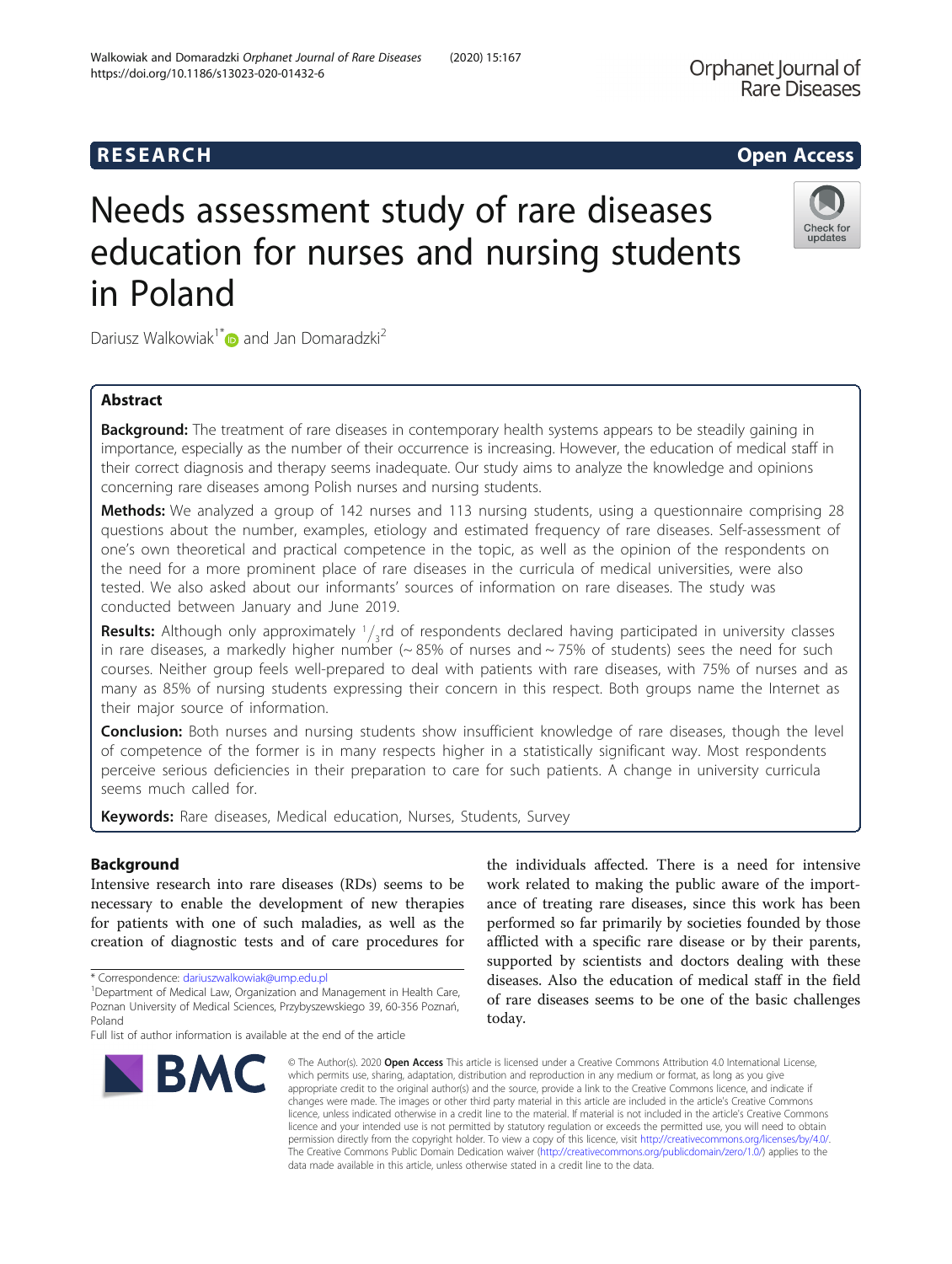There is no single generally accepted definition of rare diseases. Richter et al. [[1](#page-10-0)] identified 296 definitions from 1109 organizations, but it is hard to disagree that "RD are numerous, heterogeneous in nature, and geographically disparate" [\[2](#page-10-0)]. A rare disease could be defined as a wide and varied set of disorders that are characterized by each one affecting a small number of individuals in the population, being chronic and disabling, having a high morbidity and mortality rate, and for which therapeutic resources are, in general, scarce and ineffective [[3\]](#page-10-0). Although individual rare diseases affect very few people, it is estimated that jointly they concern 6–8% of the world's population [\[4](#page-10-0)]. This combined incidence of rare diseases means that a member of the medical personnel might never meet a patient with a specific RD, while patients with one of these diseases are encountered on a daily basis.

The problem, however, does not merely regard the health professionals' lack of knowledge of all the diseases, which, considering the fact that their number exceeds 6000, does not seem possible or expedient [\[5](#page-10-0)]. What is necessary is to raise the awareness that statistically more than every twentieth patient suffers from one of the rare diseases and therefore may require a specialized, non-standard approach. But in practice patients often face challenges, due to a variety of reasons [\[6](#page-11-0)]. According to Black et al. [\[7](#page-11-0)], the "diagnostic odyssey" of rare disease patients encompasses three different periods: patient interval (starting from the first time the patient/parent notices what will later be classified as a symptom or sign of the disease); primary care interval (starting with the first patient/parent visit to primary care); and specialist care interval, the time when the diagnosis is finally made. Specialists are able to shorten each of these three periods. But, unfortunately, it is unquestionable that patients with rare diseases face diagnostic delays. This issue was for the first time presented in a large-scale survey of eight rare diseases conducted by EURORDIS in 17 European countries – Rare Diseases Europe [\[8\]](#page-11-0) [Prader-Willi syndrome (PWS), Marfan syndrome (MFS), Crohn's disease (CD), Duchenne muscular dystrophy (DMD), tuberous sclerosis (TS), cystic fibrosis (CF), Ehlers-Danlos syndrome (EDS) and fragile X syndrome (FRX)]. To identify the main causes of diagnostic delay, questionnaires were mailed to patients' organizations dealing with rare diseases, with 5.980 questionnaires answered. Half of the respondents affected by FRX reported a delay of at least 2.8 years between the first appearance of symptoms and obtaining a correct diagnosis. Half of the respondents affected by EDS reported a delay of at least 14 years. Before the final diagnosis, 41% of the patients were diagnosed incorrectly and the others had no diagnosis. Incorrect diagnosis led to futile medical interventions: 16% of the patients had surgery, 33% did not receive appropriate medical treatment, and 10% were given psychological care on the assumption that symptoms were psychosomatic. Patients who initially received a false psychological or psychiatric diagnosis experienced longer delays in diagnosis. Respondents affected by TS and CF reported delays four times longer if they initially received a psychological or psychiatric misdiagnosis, and MFS patients reported delays ten times longer in the same situation. As a result, 19% of all the analyzed patients reported a loss of confidence in the healthcare system. Subsequent studies carried out by organizations of patients with rare diseases confirmed these findings [\[9](#page-11-0), [10\]](#page-11-0).

A recent study conducted in the USA on autosomal dominant tubulo-interstitial kidney disease (ADTKD) has shown that 25% of all parents of children diagnosed in the years 1996–2017 bypassed their children's physicians and established direct contact with an academic center specializing in ADTKD since they would otherwise have remained without diagnosis [[11\]](#page-11-0). In the case of acromegaly, a meta-analysis conducted in 2017 showed that the median duration of symptoms until diagnosis was 4.5 to 5 years (range 1– 25 years) [[12\]](#page-11-0). There is a consensus that a significant group of patients with Niemann–Pick disease type C remains undiagnosed or misdiagnosed [\[13](#page-11-0)]. In a recently published study on patients with vascular Ehlers-Danlos syndrome (vEDS), 25% of patients replied negatively to a question whether their physician explained their condition to them, or instructed them on how to manage it. When they were asked about the frustrating aspects of the vEDS diagnosis, No cure or treatment available was the most frequent response (64.5%), followed by the statement that *Emer*gency rooms do not know what  $vEDS$  is  $(61.8\%)$  [[14](#page-11-0)].

From the point of view of shaping the health care system and training specialists, the key finding, after delays in the diagnosis of RD, was that even diagnosed patients and their families were not provided with enough information on all aspects of their condition, both at first diagnosis and subsequently. Patients and their families are expecting this information to be provided in a range of formats and at various levels of medical and scientific detail to ensure a full understanding and informed decision making. Parents of children with rare diseases are often frustrated by a lack of knowledge exhibited by health professionals [[15](#page-11-0)]. Early diagnosis can lead to the end of the exhausting "diagnostic odyssey", at least in the first stage. It can help inform family planning, especially in the case of inherited diseases where several children in a family may be affected before diagnosis; it informs prognosis; and finally, it assists the patient and family in gaining access to social and educational support [\[16](#page-11-0)]. But even diagnosed patients with rare diseases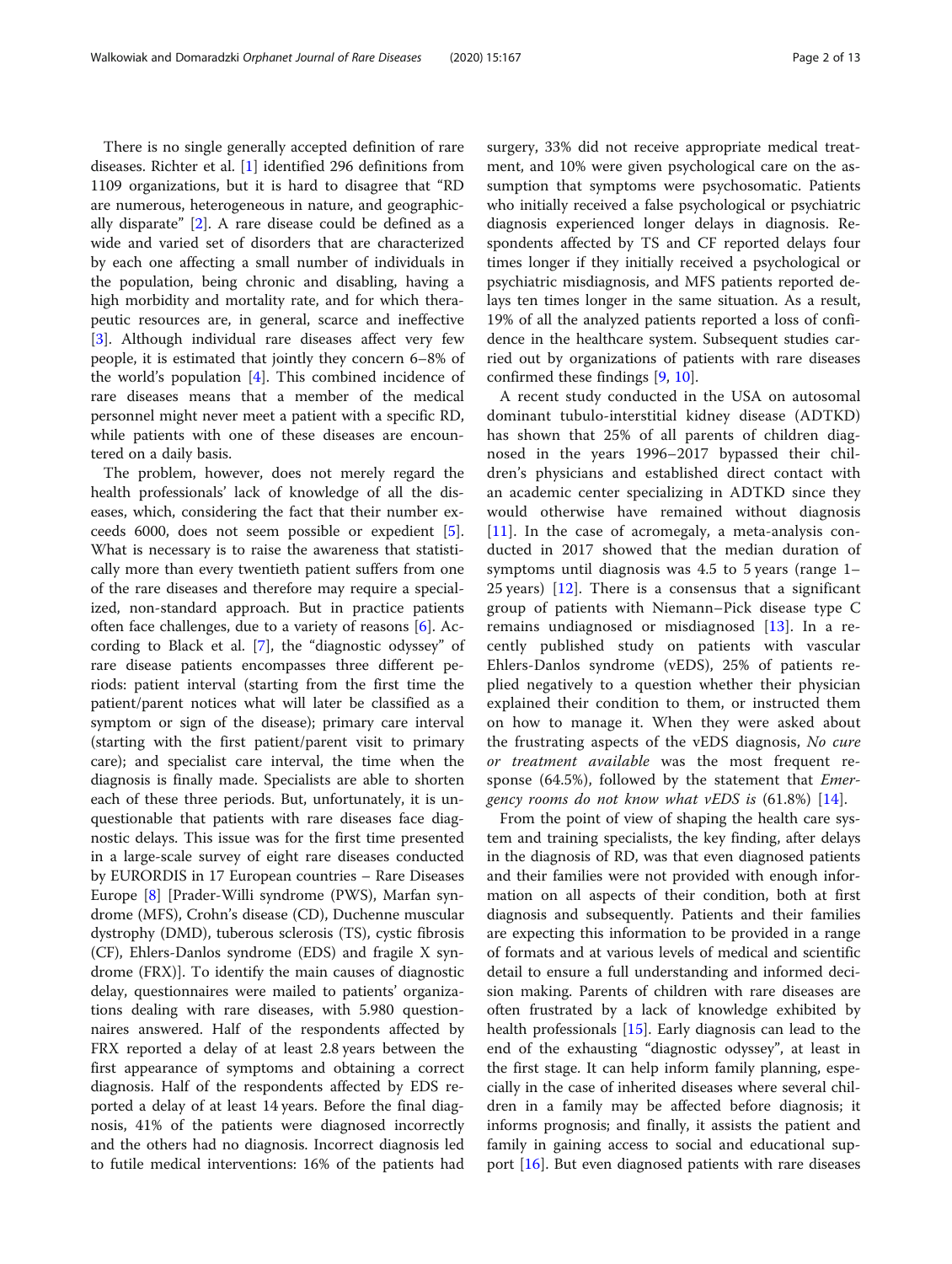have a low chance of treatment, because in the case of over 90% of rare diseases no therapy is available [\[17](#page-11-0)].

At the same time, while earlier studies focused on knowledge and awareness on rare diseases among medical students and general practitioners [\[18](#page-11-0)–[25\]](#page-11-0), there is an urgent need of such training of all healthcare professionals, including nurses who are at the front line of the entire process of caring for RD patient and their families. Although the role of nurses in patient care systems varies from country to country [[26](#page-11-0)–[28](#page-11-0)], the relationship between the number and the level of education of nurses and patient outcomes tends to be well documented [[29](#page-11-0)– [32\]](#page-11-0). It seems, therefore, that the nurses' knowledge of rare diseases may affect the treatment of patients with such diseases, probably at each of the three periods described by Black [\[6](#page-11-0)].

Depending on the local education system, general care nurses in the European Union member states may be trained, in vocational schools, colleges or at universities (where there exist three qualification levels: Associate degree, BA degree and MA degree) [\[33](#page-11-0)–[35\]](#page-11-0). Poland is among 16 EU members educating nurses only at the higher education level. Among the neighbouring countries, Slovakia (BA degree and MA degree) has a similar educational system as Poland (BA degree and MA degree), while in Germany general care nurses are educated at the vocational school level, and the Czech Republic and Lithuania educate general care nurses at universities (BA degree) and vocational colleges. On the other hand, while there are many similarities in higher nursing education between different European countries [[26,](#page-11-0) [34](#page-11-0)–[37\]](#page-11-0), some of the new EU member states do not perceive nursing as a totally independent academic discipline and it is still under the strong influence of the medical profession [[38](#page-11-0)]. Meanwhile, the Polish system of postgraduate training for nurses rests on three main pillars: 1. specialization trainings, which provide nurses with specialized qualifications in a particular field of nursing and specialist's degree; 2. qualification courses, which provide nurses with knowledge and skills in a defined nursing area; and 3. specialized courses, which provide nurses with qualifications for performing particular nursing, preventive, diagnostic, therapeutic or rehabilitative activities, i.e. endoscopy, wound healing, preventive vaccinations or caring for a patient with intestinal stoma [[39\]](#page-11-0). It is significant, because during the last two decades 84% of nurses completed some form of postgraduate training, and 10.2% of all registered nurses obtained a specialist degree [\[34](#page-11-0), [35](#page-11-0)].

At the same time, although Polish nursing students receive classes in clinical genetics for at least two semesters where they study about some genetic diseases (i.e. Huntington disease, CF, sickle cell disease, Niemann-Pick disease, neurofibromatosis, Pompe disease or PKU),

methods and types of materials used in genetic laboratory diagnostics, they do not receive training in clinical genetics ambulatories. Nevertheless, it is in accord with an Annex to Council Directive 77/453/EEC of 27 June 1977 specifying training leading to the award of a diploma, which states that formal qualification of nurses does not provide for courses on rare diseases or genetics [[40\]](#page-11-0). Moreover, each of twenty two specialization trainings for nurses supervised by the Polish Minister of Health and devised by the Center of Postgraduate Education for Nurses and Midwives in Warsaw and local chambers of nurses and midwives give very limited information on RD; while during specializations it is only a 1 h lecture dedicated to the National Rare Disease Plan and education in the field of RD, and neither qualification courses nor specialized courses give any information on caring for RD patients [\[36](#page-11-0)]. Moreover, there are no other specialized courses or teaching programs for nurses in RD and related subjects available in the country.

This is important because although it is mostly molecular geneticists who perform genetic testing on RD there can be observed an increasing role of nurses in diagnosing and managing of genetic disorders [\[41,](#page-11-0) [42](#page-11-0)]. As most RD occur shortly after birth or in early childhood and Poland currently screens for 28 rare diseases [[43\]](#page-11-0), Polish nurses are obliged to know the diagnostic methods of inborn disorders and they participate in prenatal and postnatal diagnostic tests. Moreover, because diagnosing RD is very difficult and many physicians do not possess knowledge on RD, the role of nurses in the diagnostic process is crucial. Because they are often the first point of contact for RD patients and their families, nurses know that listening to RD patients may be the only available tool for their diagnosis [[44](#page-11-0)–[46](#page-11-0)]. Moreover, the role of nurses is vital in the entire process of caring for RD patients. Not only do they participate in prenatal care and are involved in all aspects of the newborn screening process but they also help RD patients and their families in coping with the diagnosis. It is also nurses who are best suited to evaluate patients' psychological distress resulting from the diagnosis and to monitor its psychosocial consequences. In addition, they fulfill an important role as supporters and counselors that can guide RD families through the diagnostic, therapeutic and rehabilitation process. Finally, nurses play a crucial role as health educators that can spread knowledge on RD to the entire community [[46](#page-11-0)]. For all these reasons nurses should be aware of the existence of such diseases and should possess knowledge on RD [\[46](#page-11-0), [47\]](#page-11-0).

Thus, purpose of this article was twofold. Firstly, we aimed to assess the knowledge and awareness of rare diseases among working and future nurses. Secondly, we attempted to determine if there are differences in the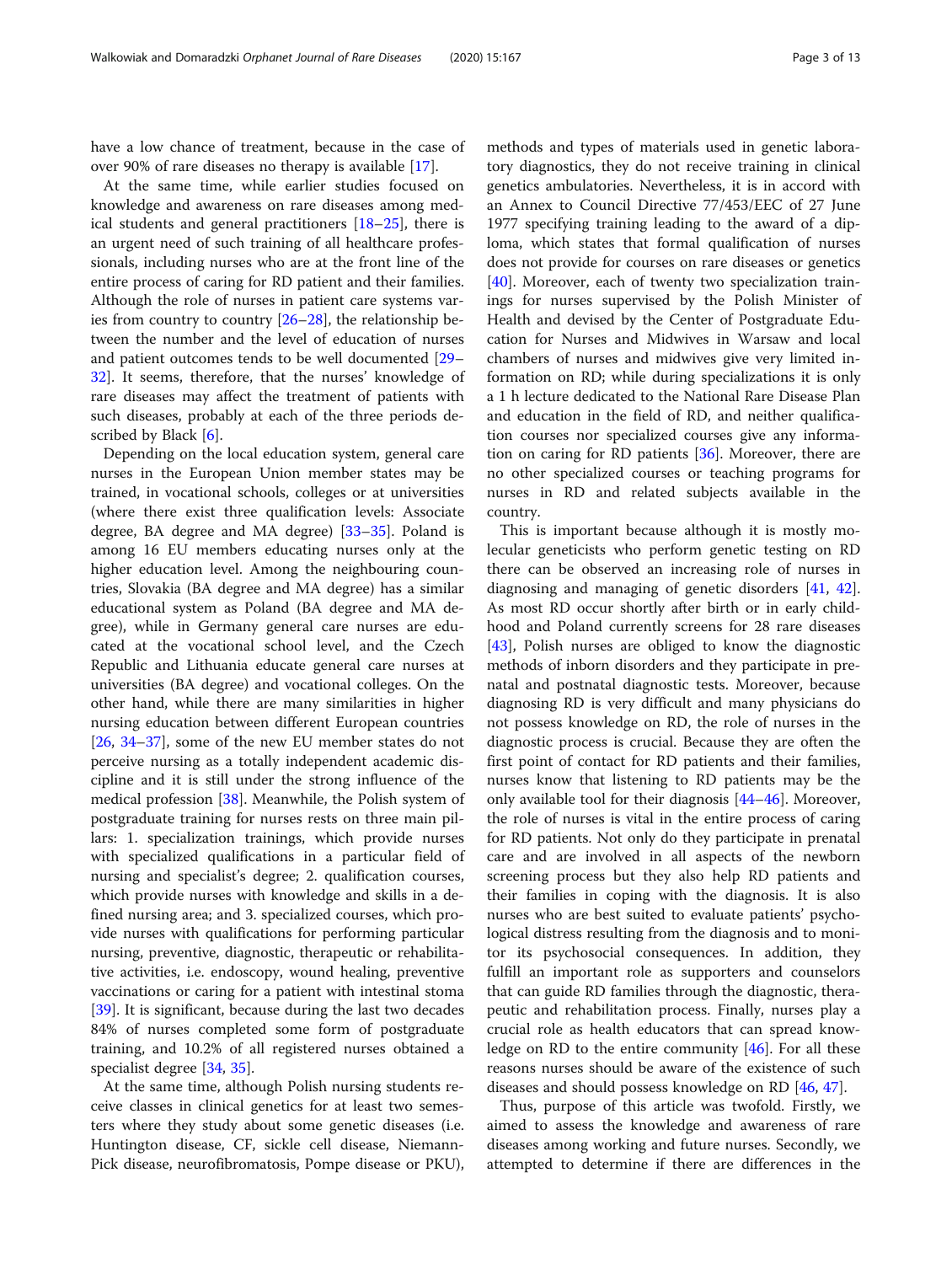knowledge of rare diseases between working nurses and nursing students, and what the main sources of information about rare diseases are. The main working hypotheses were:

1. As a result of inadequate education and formal training on RD of nursing students and nurses, their knowledge does not increase during their professional career.

2. The main source of knowledge on RD is the Internet.

3. Both nursing students and nurses are unprepared for caring for RD patients.

#### Methods

The study was conducted between January and June 2019 among the students of the Poznan University of Medical Sciences, Poland, and among nurses taking their specialization courses. The student participants were recruited during regular classes. All the professionally active nurse participants were recruited during specialization courses for nurses organized by the Poznan District Chamber of Nurses and Midwives – these courses are not compulsory, and their participants are nurses who wish to progress professionally and possibly gain a promotion. A standard questionnaire was used, comprising the topics based on literature review and the objective of the study.

The process of elaborating the questionnaire followed the guidelines of the European Statistical System [\[48](#page-11-0)]. First, during a focus-group meeting five nursing students and five nurses with two geneticists and one sociologist elaborated a list of important issues on RD which resulted in developing a questionnaire which was assessed by three external reviewers (one nurse, one geneticists and one sociologist). Second, the questionnaire was pretested in face-to-face meetings with another five nursing students and five nurses. Based on the pilot study, three question were reformulated. The final version of the questionnaire was again evaluated by another three external reviewers from the same specialties.

The questionnaire included four groups of questions. The first group consisted of ten questions regarding the knowledge, definition, number and the estimated incidence of rare diseases. Other questions concerned epidemiological problems: in which age group the first symptoms of rare diseases are observed, and how many people suffer from rare diseases worldwide, in the EU and in Poland. Two questions concerned RD etiology. In addition, participants were asked to identify rare diseases in a list of twenty-eight diseases, which alongside eighteen rare diseases included also ten other common disorders. Examples of rare diseases were selected either for being commonly known (i.e. progeria, CF, Huntington's disease or sickle cell disease), or by virtue of being included in medical university curricula (i.e. Niemann-Pick disease, neurofibromatosis, Pompe disease, phenylketonuria (PKU)). The second set of questions focused on organizational problems and comprised six items. The respondents were asked about the name of the European website containing information about rare diseases and orphan drugs, and whether Poland has a national register of patients with rare diseases. They were also asked about the percentage of rare diseases that can be treated, whether orphan drugs are reimbursed in Poland, whether rare diseases should be considered an important aspect of the Polish health policy, and which specialists should possess special knowledge of rare diseases. The third group contained six questions related to the participants' self-assessment of knowledge and competence in the field of rare diseases. Respondents were asked if they had any RD classes, how they assessed their knowledge of rare diseases, and if they wished to expand it. The authors also wanted to know if participants felt a need to include a compulsory RD course in medical programs. The respondents were also asked about the source of their knowledge of rare diseases, and about their readiness to care for patients with such a disease. The last set, comprising six questions, concerned the respondents' gender, year of study in the case of students or years of working experience in the case of nurses, their marital status and place of residence, but also whether the respondents had ever met a person with an RD and if they had a relative suffering from such a disease. A reliability analysis of selected rare diseases was carried out on a group of 600 students of different medical faculties. All items were significantly associated with one another and showed Cronbach's  $\alpha$  =0.76, 95%CI (0.735–0787) and McDonald's ω = 0.78.

The results were presented as descriptive statistics. Differences in proportion were tested with the Likelihood Ratio Chi-square, or Fisher's exact and Chi-square test with Yates correction test if any cells had an expected count smaller than 5. A statistical analysis of possible answers' differences between both study groups was performed using the Mann-Whitney U test. The level of significance was set at  $p < 0.05$ . Statistical analysis was performed using STATISTICA v. 13.1 (TIBCO, Palo Alto, USA) and JASP 0.12.2.

#### Results

Out of all the 120 students approached, 113 (94.2%) completed the questionnaire. Feedback on surveys from fourth-year students was 56/59 (94.9%) and from the fifth year  $-57/61$  (93.4%). The sample consisted of 104 females (92%) and 9 males (8%), all of Polish origin (Table [1](#page-4-0)). All working nurses during their specialization courses (142) completed the survey. The sample consisted of 140 females (98.6%) and 2 males (1.4%), all of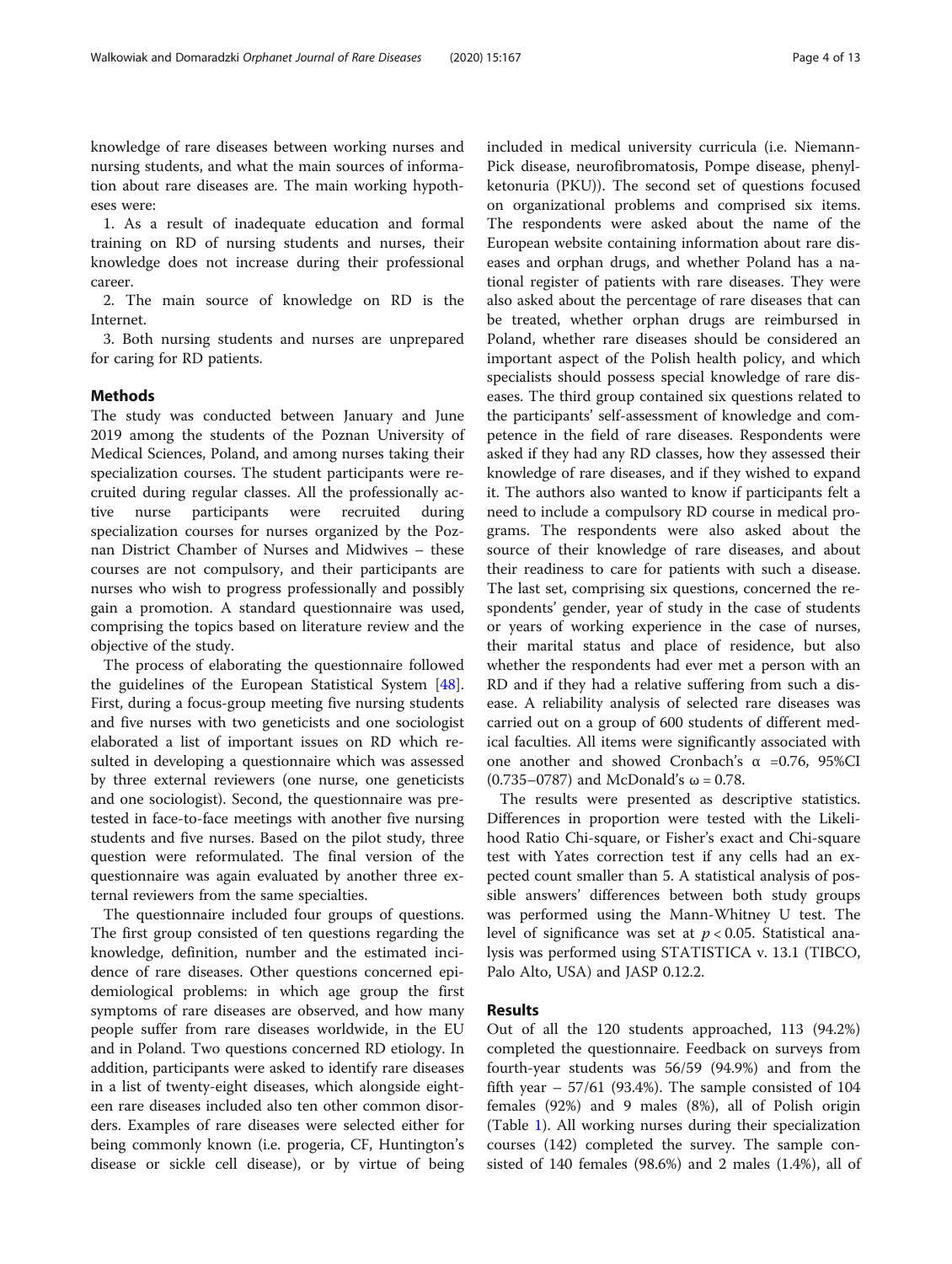<span id="page-4-0"></span>Table 1 Socio-demographic characteristics of students and nurses

| Characteristics                              | N(%)      |             |
|----------------------------------------------|-----------|-------------|
|                                              | Students  | Nurses      |
| Year of study                                |           |             |
| 4th                                          | 56 (49.6) |             |
| 5th                                          | 57 (50.4) |             |
| Years of professional experience             |           |             |
| Less than 1                                  |           | $\mathbf 0$ |
| $1 - 5$                                      |           | 26 (16.8)   |
| $6 - 10$                                     |           | 18 (11.6)   |
| $11 - 15$                                    |           | 14 (9)      |
| $16 - 20$                                    |           | 22 (14.2)   |
| More than 20                                 |           | 75 (48.4)   |
| Gender                                       |           |             |
| Female                                       | 104 (92)  | 153 (98.7)  |
| Male                                         | 9(8)      | 2(1.3)      |
| Have you ever met a person suffering from RD |           |             |
| Yes                                          | 38 (33.6) | 99 (63.9)   |
| No                                           | 54 (47.8) | 47 (30.3)   |
| I do not know                                | 21 (18.6) | 9(5.8)      |
| Is anyone in your family suffering from RD?  |           |             |
| Yes                                          | 4(3.5)    | 23 (14.8)   |
| No                                           | 99 (87.6) | 124 (80)    |
| I do not know                                | 10 (8.9)  | 8(5.2)      |

Polish origin. Almost half of them (48.4%) had been working as nurses for more than 20 years.

More than 90% of respondents in both study groups declared having heard the term "rare disease" (Table [2](#page-5-0)). The main cause of rare diseases was known to 59.3% of students and to 67.1% of nurses. Only 3.5% of students and 8.4% of nurses correctly estimated the number of patients suffering from rare diseases in Poland. The correct number of rare diseases was indicated by 6.2% of students and 12.3% of nurses. Statistical tests showed differences in the structure of answers to individual questions in both groups (the statistical significance of differences is presented in the right column). Except for the question on the percentage of rare diseases of genetic origin, the nurses usually provided more correct answers than the student group. In the authors' opinion, the analysis of the distribution of answers may, however, indicate to some extent either the respondents' attempts to adapt to the expectations of the authors of the survey, or a random selection of answers (as shown e.g. in the differences in the distribution of answers to the questions about the incidence of RD in the world and in Poland).

From the presented list of 28 diseases (including 18 rare ones) respondents chose those that, according to

them, are rare diseases (Table [3](#page-7-0)). From the list presented, the most frequently recognized RD turned out to be Huntington disease, Pompe disease and Gaucher disease. The most frequently wrongly recognized as a RD turned out to be Munchausen syndrome. A statistical analysis of the differences in the indications of individual diseases in both groups showed in ten cases the occurrence of statistically significant differences, consistently in favor of the nurses: two non-RD diseases, fibromyalgia and Munchausen syndrome, were indicated as rare diseases by students more often than by nurses. In eight cases of rare diseases: CF, haemophilia, neurofibromatosis, Huntington disease, DMD, mucopolysaccharidoses, osteogenesis imperfecta and PKU, nurses correctly recognized them as such more often than the students.

Nurses more often than students were of the opinion that rare diseases constitute a serious public health issue (Table [4](#page-8-0)). The difference was statistically significant. A similar difference was observed when we asked for the name of the European website providing information about rare diseases and orphan drugs. Nurses more often than students (18.1 to 0.9%) know that it is Orphanet. Most nurses know that only some orphan drugs are reimbursed in Poland. The majority of both nurses and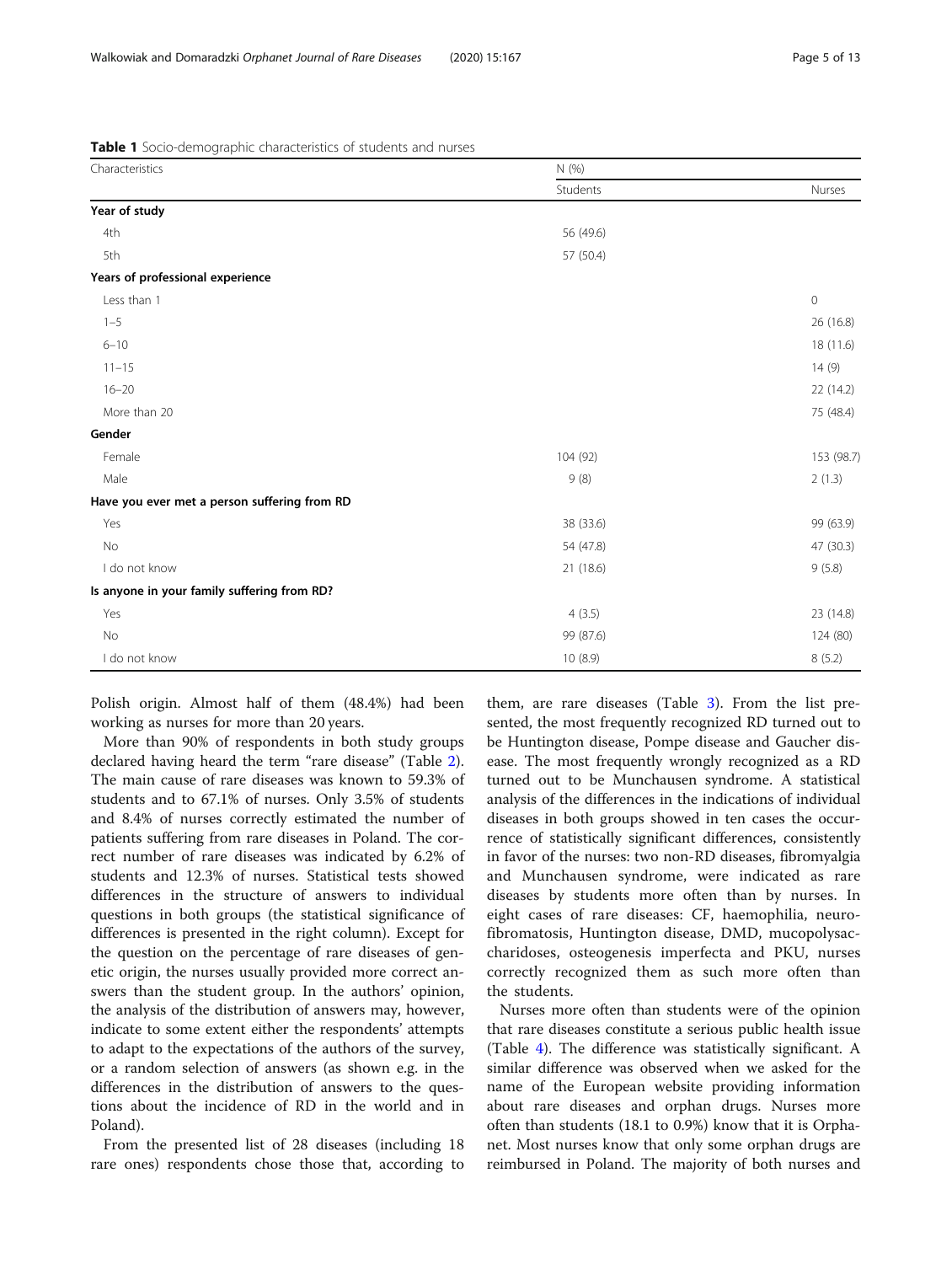#### <span id="page-5-0"></span>Table 2 Participants' knowledge about rare diseases

| Items                                                      | Students<br>$N(\% )$ | Nurses<br>$N(\% )$ | $p$ - value |
|------------------------------------------------------------|----------------------|--------------------|-------------|
| Have you ever heard the term 'rare diseases'?              |                      |                    | 0.35        |
| Yes                                                        | 107 (94.7)           | 141 (91)           |             |
| No                                                         | 6(5.3)               | 14(9)              |             |
| Rare disease is one that affects less than:                |                      |                    | 0.004       |
| 1 person in 1000                                           | 17 (15)              | 19 (12.2)          |             |
| 1 person in 2000                                           | 8(7.1)               | 18 (11.6)          |             |
| 1 person in 3000                                           | 1(0.9)               | 6(3.9)             |             |
| 1 person in 5000                                           | 5(4.4)               | 17(11)             |             |
| 1 person in 10,000                                         | 52 (46)              | 78 (50.3)          |             |
| I do not know                                              | 30 (26.6)            | 17(11)             |             |
| What is the estimated number of rare diseases?             |                      |                    | 0.004       |
| $100 - 500$                                                | 17 (15)              | 23 (14.8)          |             |
| 1000-2000                                                  | 37 (32.7)            | 22 (14.2)          |             |
| 3000-5000                                                  | 14 (12.4)            | 18 (11.6)          |             |
| 6000-8000                                                  | 7(6.2)               | 19 (12.3)          |             |
| 9000-10,000                                                | 6(5.3)               | 7(4.5)             |             |
| Over 10,000                                                | 9(8)                 | 29 (18.7)          |             |
| I do not know                                              | 23 (20.4)            | 37 (23.9)          |             |
| In what age group do rare diseases most frequently appear? |                      |                    | 0.07        |
| Newborns                                                   | 29 (25.7)            | 20 (12.9)          |             |
| Children                                                   | 42 (37.2)            | 77 (49.7)          |             |
| Adolescents                                                | 3(2.6)               | 4(2.6)             |             |
| Adults                                                     | 6(5.3)               | 14(9)              |             |
| They are present in all age groups equally                 | 21 (18.6)            | 29 (18.7)          |             |
| I do not know                                              | 12 (10.6)            | 11(7.1)            |             |
| How many people suffer from rare diseases worldwide?       |                      |                    | 0.004       |
| 10-15,000,000                                              | 23 (20.3)            | 33 (21.3)          |             |
| 50-75,000,000                                              | 35 (31)              | 20 (12.9)          |             |
| 100-150,000,000                                            | 15(13.3)             | 19 (12.3)          |             |
| 200-250,000,000                                            | 5(4.4)               | 9(5.8)             |             |
| 300-350,000,000                                            | 7(6.2)               | 27 (17.4)          |             |
| Over 500,000,000                                           | 1(0.9)               | 4(2.6)             |             |
| I do not know                                              | 27 (23.9)            | 43 (27.7)          |             |
| How many people suffer from rare diseases in Poland?       |                      |                    | 0.78        |
| 500-1000                                                   | 22 (19.5)            | 27(17.4)           |             |
| $10 - 15,000$                                              | 28 (24.8)            | 34 (22)            |             |
| 50-75,000                                                  | 17(15.1)             | 15(9.7)            |             |
| 100-150,000                                                | 11(9.7)              | 17(11)             |             |
| 300-500,000                                                | 5(4.4)               | 3(1.9)             |             |
| 1000,000                                                   | 2(1.8)               | 5(3.2)             |             |
| 2-3000,000                                                 | 4(3.5)               | 13 (8.4)           |             |
| Over 5000,000                                              | $\mathsf{O}\xspace$  | 3(1.9)             |             |
| I do not know                                              | 24 (21.2)            | 38 (24.5)          |             |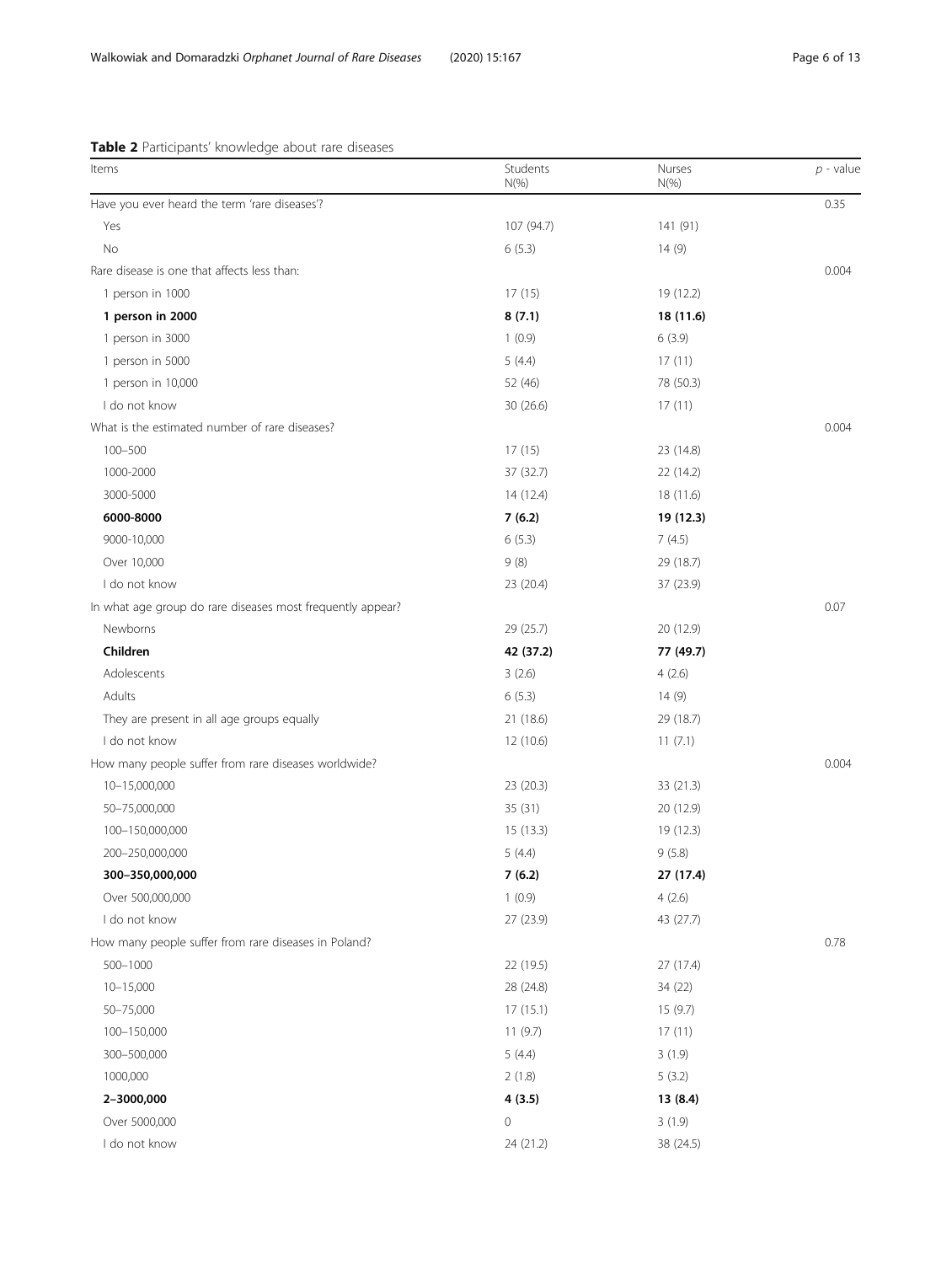| Items                                                                                                                                                                                                                             | Students<br>$N(\%)$ | Nurses<br>$N(\%)$ | $p$ - value |
|-----------------------------------------------------------------------------------------------------------------------------------------------------------------------------------------------------------------------------------|---------------------|-------------------|-------------|
| What is the most common cause of rare diseases?                                                                                                                                                                                   |                     |                   | 0.62        |
| Infectious and bacterial                                                                                                                                                                                                          | 5(4.4)              | 3(1.9)            |             |
| Genetic                                                                                                                                                                                                                           | 67 (59.3)           | 104(67.1)         |             |
| Autoimmune                                                                                                                                                                                                                        | 26(23)              | 35 (22.6)         |             |
| Mitochondrial                                                                                                                                                                                                                     | 3(2.7)              | 3(1.9)            |             |
| Environmental                                                                                                                                                                                                                     | 1(0.9)              | 1(0.7)            |             |
| l do not know                                                                                                                                                                                                                     | 11(9.7)             | 9(5.8)            |             |
| What percentage of rare diseases are of genetic origin?                                                                                                                                                                           |                     |                   | 0.78        |
| $5 - 10%$                                                                                                                                                                                                                         | 19 (16.8)           | 32 (20.7)         |             |
| 20%                                                                                                                                                                                                                               | 27(23.9)            | 35 (22.6)         |             |
| 50%                                                                                                                                                                                                                               | 28 (24.8)           | 36 (23.2)         |             |
| 80%                                                                                                                                                                                                                               | 30(26.5)            | 36 (23.2)         |             |
| 100%                                                                                                                                                                                                                              | 0                   | 2(1.3)            |             |
| do not know                                                                                                                                                                                                                       | 9(8)                | 14(9)             |             |
| $\sigma$ . The set of the set of the set of the set of the set of the set of the set of the set of the set of the set of the set of the set of the set of the set of the set of the set of the set of the set of the set of the s |                     |                   |             |

Table 2 Participants' knowledge about rare diseases (Continued)

orrect answers are written in boldface

students were of the opinion that Poland has a central register of RD patients, which is not true.

In our study group we have not found a single person who is absolutely sure that they are prepared for caring for patients with rare diseases, just as we have not found a single nurse who rated their own knowledge about rare diseases as very good (whereas 4 students chose that option) (Table [5](#page-9-0)). However, we must admit that nurses still feel better prepared for caring for RD patients than students. More nurses than students are of the opinion that there should be a mandatory course on rare diseases in the medical curricula. Almost one-fourth of students declared that they were not searching for information about rare diseases, while only 1.3% of nurses declared this. To some extent, it is surprising, given the large age difference in both groups, that it is the nurses who treat the Internet as the primary source of information about rare diseases more often than students (79.4% vs. 54.9%)

#### Discussion

.

An important challenge faced by patients with rare diseases and their families is the general lack of awareness among the members of professional medical teams about the number of existing rare diseases, their incidence, the variety of symptoms, and the usually devastating impact that an undiagnosed or late-diagnosed rare disease can have on a patient's life. Many specialists are convinced that they will rarely encounter a rare disease in their professional careers and it is simply not possible for such a patient to get to them. In our study more than 90% of participants either had no idea of the number of patients suffering from rare diseases in our country or

underestimated it, whereas 59.4% of students and 49.1% of nurses believed that the total incidence of all rare diseases was lower than 0.2%. If this were the case, a patient with an RD would be a relatively rare guest in any of the links of the healthcare system. Unfortunately, however, such patients are at least thirty times more numerous.

To the best of our knowledge, ours is the first study concerned with the knowledge and opinions about rare diseases among nurses and nursing students. Even though in 2015 Ramalle-Gómara et al. analyzed the knowledge of rare diseases among nursing students as one of the four researched groups of university students, the construction of the questionnaire was rather superficial. Still, it turned out that out of 102 nursing students, only 17% knew the definition of rare diseases, and only 42.5% were able to mention at least one rare disease [[49\]](#page-11-0). Earlier studies conducted among future medical professionals have shown that there is a problem in educating students in rare diseases and the need for improvement [[18](#page-11-0)–[20](#page-11-0)]. The students' knowledge appears fragmentary, incomplete and often unrelated to the year of study of the respondents  $[21, 22]$  $[21, 22]$  $[21, 22]$  $[21, 22]$ , which proves that the acquisition of this knowledge is less determined by the curricula and more by the interest and the inquisitiveness of the student. The need for changes in the medical education system results from the fact that future physicians themselves do not feel prepared to care for a patient with an RD [[23\]](#page-11-0). The results of our study mostly confirm the findings of previous studies, pointing to the lack of knowledge about rare diseases among medical students, but also show the students' recognition of the problem as important for public health, while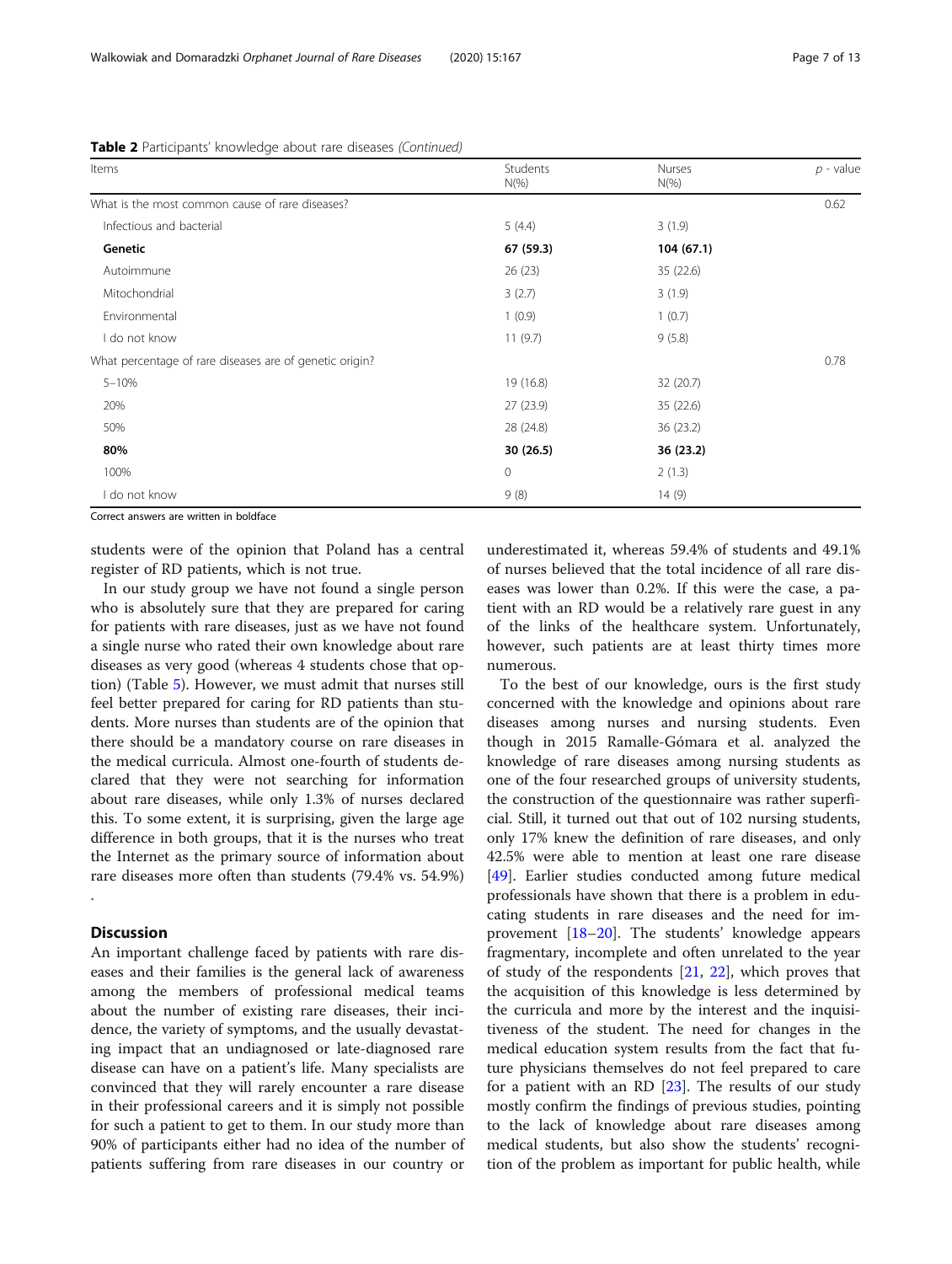at the same time revealing the willingness of the majority of students to broaden their knowledge. The lack of appropriate knowledge of issues related to rare diseases has unfortunately been confirmed by research among physicians who also lack an easy access to educational opportunities and to information resources regarding rare diseases [[24\]](#page-11-0). Moreover, a significant disproportion in knowledge between general practitioners and specialists has been noted [[24,](#page-11-0) [25](#page-11-0)]. It has been observed that general practitioners assess their academic education on rare diseases as insufficient [\[50](#page-11-0)] and the easiest strategy for them is to refer a patient to a university hospital [\[25](#page-11-0)].

Thus, although previous research focused on the awareness on RD among (future) physicians [[18](#page-11-0)–[25](#page-11-0)], this study confirms that also nursing students and nurses lack knowledge and awareness on RD [\[49\]](#page-11-0). It also shows that due to inadequate postgraduate training on RD, nurses deficiencies in their knowledge does not decrease significantly during their professional career. Moreover, as both nursing students and nurses felt unprepared for caring for RD patients, this study shows that there is a urgent need of including a RD module into university curricula and nursing postgraduate training. This is especially so as although all students who participated in the study had classes in clinical genetics for two semesters during the first year of their study, they did not receive any special training in RD. Also nurses in our study group received very limited information on RD. And because in Poland there are no specialized programs in RD for nurses, this educational gap increases.

Thus, our findings confirm that nursing curricula contains an insufficient amount of information about rare diseases. Such a suggestion was formulated earlier [[20](#page-11-0), [51\]](#page-12-0), but our research is extended beyond future physicians. What is important is that is shows that there is, on the one hand, the need to expand knowledge, on the other – high acceptance of such a solution among the respondents. At the same time, the best solution does not seem to be an attempt to teach about one specific disease (unless as a model solution), or to publish random information about one specific RD on websites addressed to nurses (as it tends to be the case). It is not possible to teach anyone in detail how to diagnose and treat each of over 6000 existing rare diseases. Systemic solutions are needed during studies, as well as targeted information in the period when nurses start working in a specific place and decide to specialize in a specific field of nursing. And what we are able to do is to organize the process of education that ensures higher standards in RD teaching. An additional circumstance is the fact that Poland is among the 12 European countries that have adopted laws on nurse's prescribing [\[52](#page-12-0)]. We believe that also postgraduate training of nurses must include more content related to rare diseases. Examples of programs for training nurses in this area are known and applicable [[53](#page-12-0)].

The results of our research show that the basic source of information for working nurses is the Internet. The Internet is ubiquitous: it is used by patients with rare diseases, their families and healthcare system employees as well. In our study, 79.4% of nurses have mentioned the Internet as the main source of their knowledge about rare diseases, while only 21.9% of them look for specialist information in scientific literature. Thus, the key issue for those seeking information is to provide websites that offer verified and reliable information about RD. This is of special importance because frequently reliability of the web content on RD is dubious [\[54](#page-12-0), [55\]](#page-12-0).

<span id="page-7-0"></span>Table 3 Which of the following diseases are considered to be rare in Poland?

| Items                              | Students<br>$N(\%)$ | <b>Nurses</b><br>$N(\%)$ | $p$ - value |  |
|------------------------------------|---------------------|--------------------------|-------------|--|
| Sickle cell anemia                 | 6(5.3)              | 15(9.7)                  |             |  |
| <b>Cystic fibrosis</b>             | 15 (13.3)           | 43 (27.7)                | 0.005       |  |
| Acromegaly                         | 19 (16.8)           | 23 (14.8)                |             |  |
| Haemophilia                        | 9 (8)               | 33 (21.3)                | 0.003       |  |
| Down syndrome                      | 2(1.8)              | 5(3.2)                   |             |  |
| Niemann-Pick disease               | 56 (49.6)           | 64 (41.3)                |             |  |
| Halitosis                          | 12 (10.6)           | 12(7.7)                  |             |  |
| Glaucoma                           | 0                   | 1(0.7)                   |             |  |
| Progeria                           | 32 (28.3)           | 43 (27.7)                |             |  |
| <b>Neurofibromatosis</b>           | 10(8.9)             | 33(21.3)                 | 0.009       |  |
| Craniodiaphyseal dysplasia         | 18 (15.9)           | 26 (18.3)                |             |  |
| Cerebral palsy                     | 6(5.3)              | 3(1.9)                   |             |  |
| Fibromyalgia                       | 38 (33.6)           | 28 (18.1)                | 0.004       |  |
| <b>Huntington disease</b>          | 36 (31.9)           | 78 (50.3)                | 0.003       |  |
| Duchenne muscular dystrophy        | 35(31)              | 68 (43.9)                | 0.03        |  |
| Acquired immunodeficiency syndrome | 6 (5.3)             | 9(5.8)                   |             |  |
| Munchausen syndrome                | 59 (52.2)           | 62 (40)                  | 0.05        |  |
| Mucopolysaccharidoses              | 19 (16.8)           | 42 (27.1)                | 0.05        |  |
| Achondroplasia                     | 21 (18.6)           | 32 (20.7)                |             |  |
| Crohn's disease                    | 12 (10.6)           | 20 (12.9)                |             |  |
| Pompe disease                      | 58 (51.3)           | 75 (48.4)                |             |  |
| <b>Gaucher disease</b>             | 56 (49.6)           | 70 (45.2)                |             |  |
| Fragile X syndrome                 | 48 (42.5)           | 65 (41.9)                |             |  |
| Marfan syndrome                    | 43 (38.1)           | 60 (38.7)                |             |  |
| Schizophrenia                      | 1(0.9)              | 1(0.7)                   |             |  |
| Alzheimer's disease                | 1(0.9)              | 1(0.7)                   |             |  |
| Osteogenesis imperfecta            | 18 (15.9)           | 62 (40)                  | 0.0000      |  |
| Phenylketonuria                    | 14 (12.4)           | 42 (27.1)                | 0.004       |  |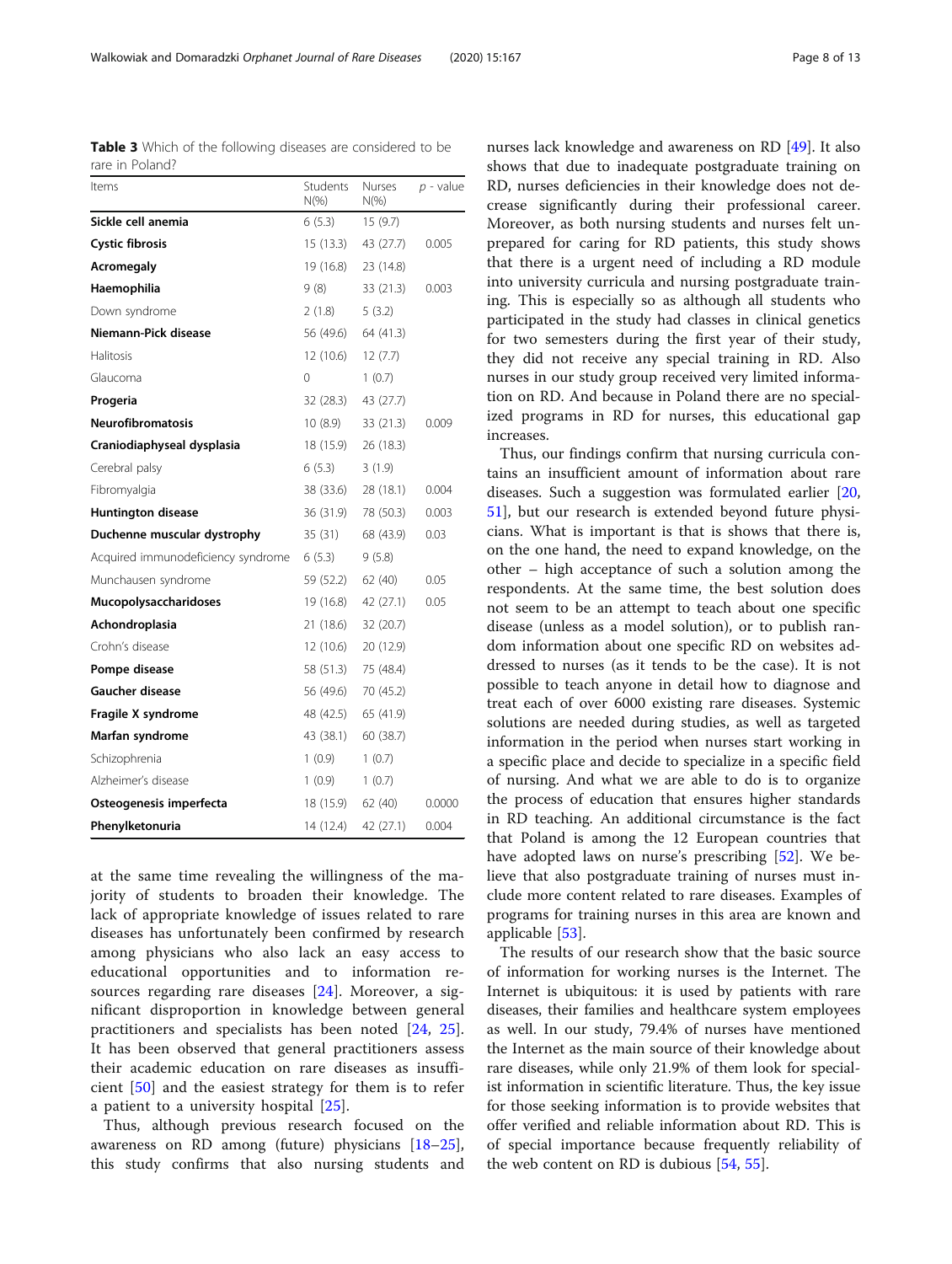#### <span id="page-8-0"></span>Table 4 Participants' knowledge about the healthcare system for RD patients

| Items                                                                                     | Students<br>$N(\%)$ | Nurses<br>$N(\%)$ | $p$ - value |
|-------------------------------------------------------------------------------------------|---------------------|-------------------|-------------|
| What is the name of the European website providing information about RD and orphan drugs? |                     |                   | $\Omega$    |
| Rare Disease Foundation                                                                   | 3(2.7)              | 6(3.9)            |             |
| <b>NORD</b>                                                                               | 4(3.5)              | 1(0.7)            |             |
| <b>EURORDIS</b>                                                                           | 11(9.7)             | 29 (18.7)         |             |
| R.A.R.E                                                                                   | 5(4.4)              | 5(3.2)            |             |
| Orphanet                                                                                  | 1(0.9)              | 28 (18.1)         |             |
| Global Genes                                                                              | 1(0.9)              | 3(1.9)            |             |
| I do not know                                                                             | 88 (77.9)           | 83 (53.5)         |             |
| Is there a central register of RD patients in Poland?                                     |                     |                   | 0.31        |
| Yes                                                                                       | 64 (56.6)           | 100 (64.5)        |             |
| No                                                                                        | 10(8.9)             | 8(5.2)            |             |
| I do not know                                                                             | 39 (34.5)           | 47 (30.3)         |             |
| What percentage of rare disease can be treated with drugs?                                |                     |                   | 0.14        |
| $0\%$                                                                                     | 6(5.3)              | 3(1.9)            |             |
| 5%                                                                                        | 30 (26.5)           | 58 (37.4)         |             |
| 10%                                                                                       | 22 (19.5)           | 23 (14.8)         |             |
| 15%                                                                                       | 16 (14.2)           | 19 (12.3)         |             |
| 20%                                                                                       | 11(9.7)             | 11(7.1)           |             |
| 50%                                                                                       | 1(0.9)              | 7(4.5)            |             |
| I do not know                                                                             | 27 (23.9)           | 34 (22)           |             |
| Are orphan drugs reimbursed in Poland?                                                    |                     |                   | $\mathbf 0$ |
| Yes                                                                                       | 2(1.8)              | 4(2.6)            |             |
| Yes, some                                                                                 | 50 (44.3)           | 83 (53.6)         |             |
| No                                                                                        | 15(13.3)            | 46 (29.7)         |             |
| I do not know                                                                             | 46 (40.7)           | 22 (14.2)         |             |
| Do RD constitute a serious public health issue?                                           |                     |                   | 0.0001      |
| Absolutely yes                                                                            | 29 (25.7)           | 83 (53.5)         |             |
| Yes                                                                                       | 67 (59.3)           | 61 (39.4)         |             |
| <b>No</b>                                                                                 | 6(5.3)              | 6(3.9)            |             |
| Definitely not                                                                            | 1(0.9)              | $\mathbf 0$       |             |
| I do not know                                                                             | 10(8.8)             | 5(3.2)            |             |

Although this study brings a new insight into the state of knowledge of Polish nursing students and professional nurses about rare diseases, it also has a few limitations. First, although the response rate among nursing students was very high, we must admit that only two year groups of one medical university were tested, and therefore the results cannot in any manner refer to all nursing students. Second, this study represents only the opinions of those nurses who wish to develop professionally, as indicated by their decision to attend specialization courses, and who agreed to participate in the study. Consequently, the results may not reflect the opinions of other nurses and cannot be generalized. However, some advantages of this study should also be acknowledged.

Most importantly, this is the first study focused on knowledge and awareness of RD among nursing students and nurses in Poland. Considering the key role of nurses in the entire process of caring for RD patients and their families, this study may stimulate further research on the topic. Moreover, it may also provoke discussion on the need of better education of all healthcare practitioners, including nurses.

All in all, we suggest that in order to overcome the educational gap identified, the following guidelines should be implemented:

1. All medical curricula should include an RD module. Additionally, using examples from other European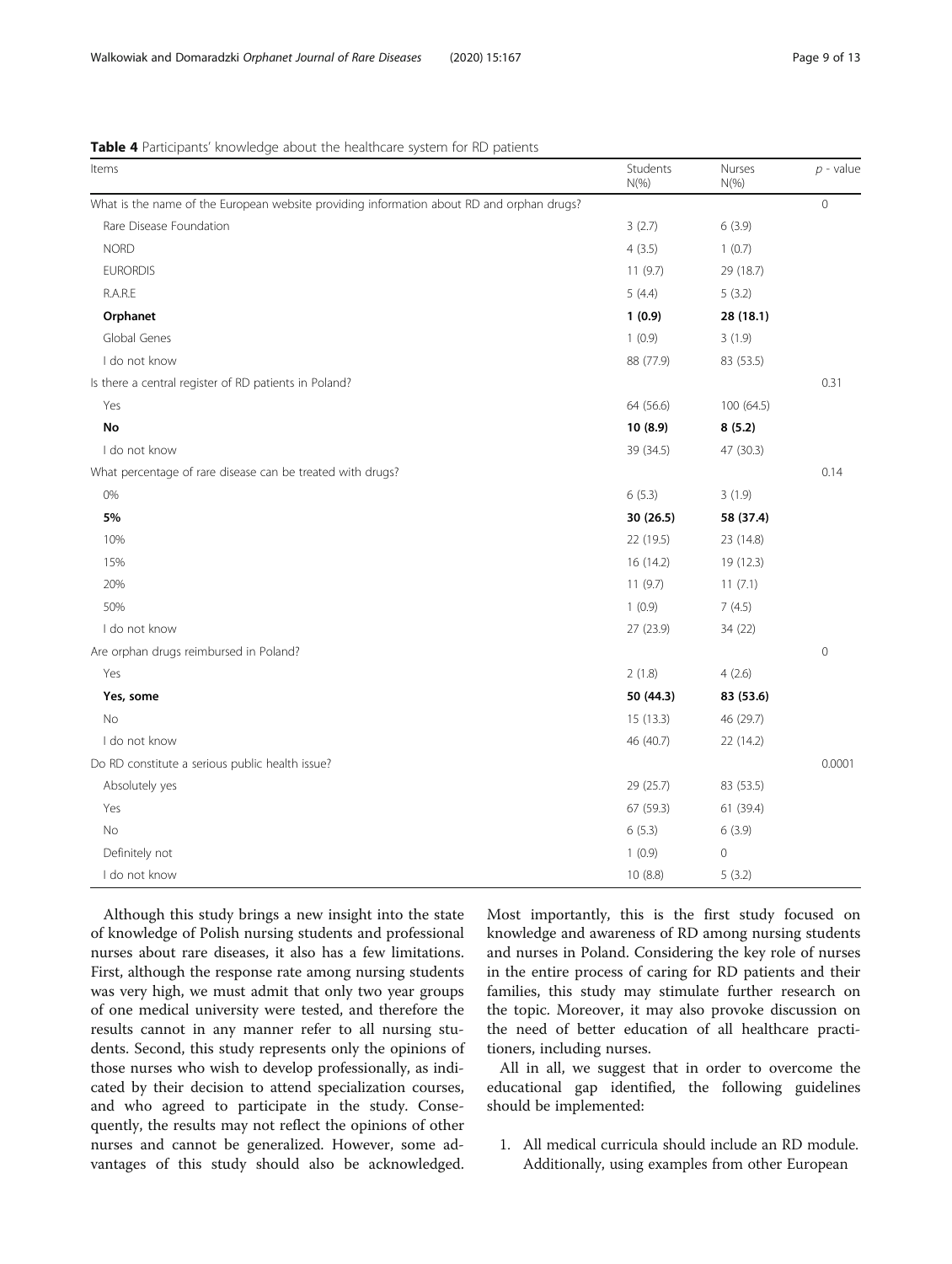| Items                                                                                           | Students<br>$N(\%)$ | Nurses<br>$N(\% )$ | p        |
|-------------------------------------------------------------------------------------------------|---------------------|--------------------|----------|
| How would you rate your knowledge about rare diseases?                                          |                     |                    | 0.006    |
| Very good                                                                                       | 4(3.5)              | $\mathbf 0$        |          |
| Fair enough                                                                                     | 2(1.8)              | 4(2.6)             |          |
| Insufficient                                                                                    | 46 (40.7)           | 87 (56.1)          |          |
| Very poor                                                                                       | 61(54)              | 64 (41.3)          |          |
| Do you feel prepared for caring for a patient with a rare disease?                              |                     |                    | 0.0000   |
| Definitely                                                                                      | $\overline{0}$      | $\overline{0}$     |          |
| Rather yes                                                                                      | 3(2.7)              | 26 (16.8)          |          |
| Rather not                                                                                      | 51 (45.1)           | 72 (46.4)          |          |
| Definitely not                                                                                  | 44 (38.9)           | 48 (31)            |          |
| I do not know                                                                                   | 15(13.3)            | 9(5.8)             |          |
| Would you like to broaden your knowledge about rare diseases?                                   |                     |                    | 0.15     |
| Yes                                                                                             | 94 (83.2)           | 141 (91)           |          |
| <b>No</b>                                                                                       | 3(2.7)              | 3(1.9)             |          |
| I do not know                                                                                   | 16 (14.2)           | 11(7.1)            |          |
| Do you think that there should be a mandatory course on rare diseases in the medical curricula? |                     |                    | 0.0000   |
| Definitely                                                                                      | 26(23)              | 61 (39.4)          |          |
| Rather yes                                                                                      | 60 (53.1)           | 71 (45.8)          |          |
| Rather not                                                                                      | 12 (10.6)           | 10(6.4)            |          |
| Definitely not                                                                                  | 2(1.8)              | $\overline{0}$     |          |
| I do not know                                                                                   | 13(11.5)            | 13(8.4)            |          |
| Did you / do you have any classes about rare disease during your studies?                       |                     |                    | 0.29     |
| Yes                                                                                             | 36 (31.9)           | 57 (36.8)          |          |
| <b>No</b>                                                                                       | 60 (53.1)           | 84 (54.2)          |          |
| I do not know                                                                                   | 17(15)              | 14(9)              |          |
| Where do you / did you get your knowledge about rare diseases from?                             |                     |                    | $\Omega$ |
| Mandatory courses at the university                                                             | 12 (10.6)           | 27 (17.4)          |          |
| Facultative courses at the university                                                           | 9(8)                | 10(6.5)            |          |
| Scientific literature and research                                                              | 15(13.3)            | 34 (21.9)          |          |
| Scientific conferences, symposia                                                                | 7(6.2)              | 23 (14.8)          |          |
| Internet                                                                                        | 62 (54.9)           | 123 (79.4)         |          |
| Other                                                                                           | 3(2.7)              | 13(8.4)            |          |
| I do not search for such information                                                            | 27 (23.9)           | 2(1.3)             |          |

<span id="page-9-0"></span>Table 5 Participants' self-assessment of their knowledge about RD

countries, such as France, Spain or the UK, Poland should implement teaching programs in RD aiming at increasing knowledge and awareness of all healthcare professionals' on RD.

- 2. All medical students and healthcare providers should be taught and trained in the basic genetics and newborn screening, including genetic laboratory diagnostics.
- 3. As the Internet is the main source of information on RD, e-learning programs or courses should be organized.
- 4. Polish web pages with reliable information on RD for healthcare professionals should be available.

These recommendations are of special importance because while some European countries, i.e. France and Spain, have fully implemented national plans/ strategies for RD as recommended by the Council of the European Union in 2009, and others have created such plans within the timelines defined by the European Commission (i.e. Belgium, Bulgaria, Cyprus, Czech Republic, Denmark, Germany, Greece,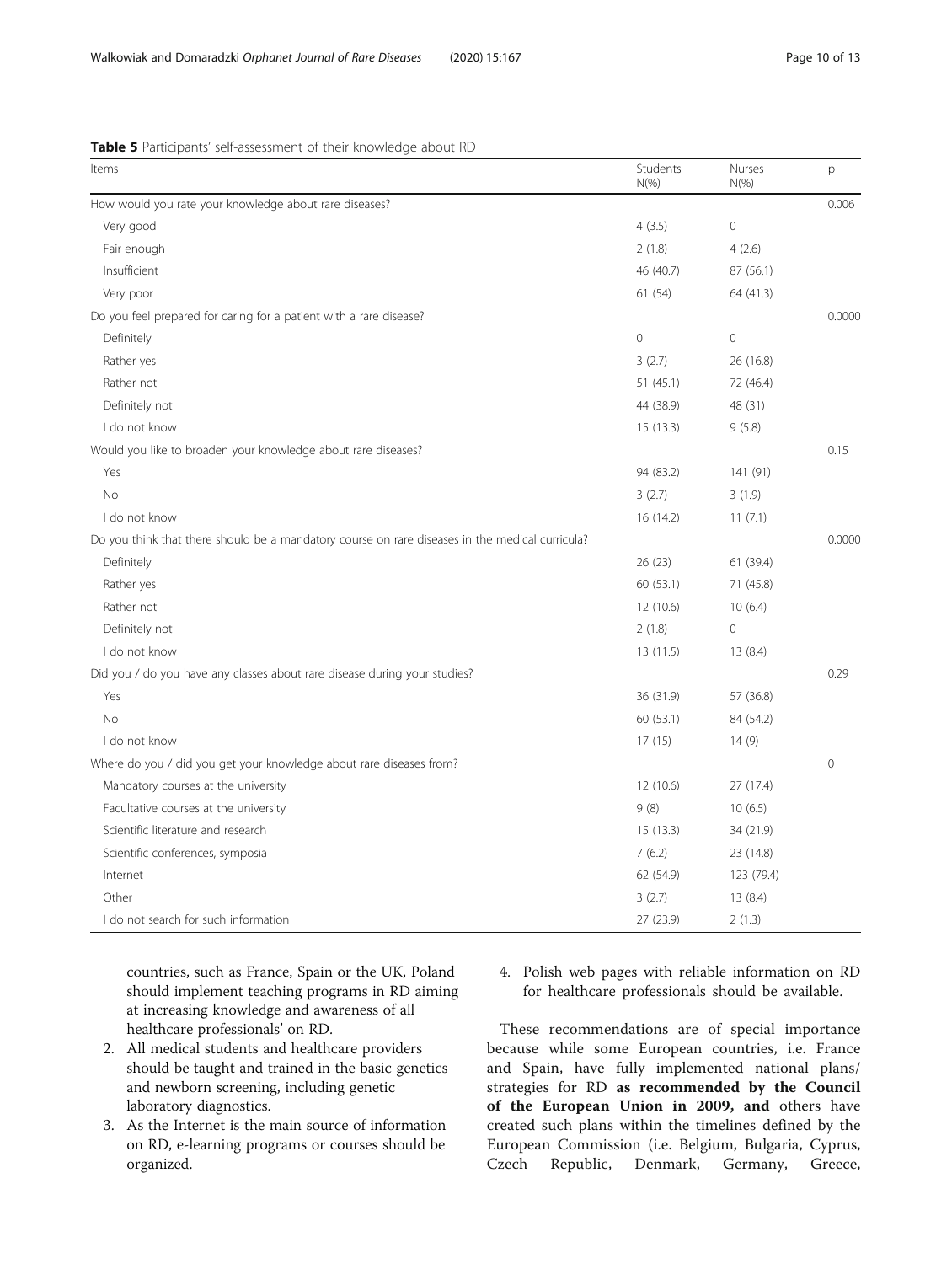<span id="page-10-0"></span>Hungary, Ireland, Italy, Latvia, Lithuania, Portugal, Romania, Slovak Republic, Slovenia, the Netherlands, and United Kingdom), in yet other countries, including Poland, the implementation of national strategies is still in progress [\[43](#page-11-0), [56,](#page-12-0) [57\]](#page-12-0).

#### Conclusions

The knowledge of rare diseases among nurses and nursing students seems to be insufficient. Their knowledge of both the diseases themselves and the systemic solutions for their treatment must improve rapidly. What is alarming is that while both groups declare a low training level in rare diseases and do not feel adequately prepared for caring for RD patients, less than one third of nursing students, and slightly more practicing nurses, have received any training in rare diseases during their university education or postgraduate years. Our results indicate that one way to improve this is to change the medical university curricula, but also to find methods to reach those interested in providing for them the most reliable websites and rare disease databases, as most of them search the Internet to find answers. Although nurses' knowledge about rare diseases is greater than that of the nursing students still it is not sufficient. At the same time, a high awareness among nurses that rare diseases constitute a serious public health issue might be a good prognostic for effective changes in this respect. Thus, as the vast majority of respondents from both groups expressed their willingness to broaden their knowledge about rare diseases, it seems crucial to provide both students and nurses with university and postgraduate courses on rare diseases and to enable them to cooperate in interdisciplinary healthcare units that would support the process of decision-making and improve the quality of nursing care for RD patients and their families. Moreover, there is an urgent need to prepare practice guidelines for nurses that would help them in making informed decisions and in organizing health care for RD patients. The reason for this is that it is nurses who play an important role of health educators, helping RD patients and their families as guides and leaders of the family health teams. This is of special importance because while national strategies for rare diseases have been implemented in most European countries, and the European Commission had recommended that Poland should have such a strategy by 2013, the country still lacks it. Nevertheless, it should be acknowledged that one of the four priorities of the most recent versions of the Polish National Plan for Rare Disease created in 2017 under the leadership of the Polish Ministry of Health, is to provide access for all healthcare professional, including physicians, physiotherapists, nurses, midwives psychologists, dieticians and speech therapists, to specialist courses, postgraduate internships

and specialization trainings on RD [\[58\]](#page-12-0). The aforementioned pillars are defined as Recognition and therapy, Acceptance and support, Rehabilitation, and Education, Research, Information and Social Awareness, and the plan is said to be adopted by June 2020.

#### Abbreviations

RD: Rare disease; PWS: Prader-Willi syndrome; MFS: Marfan syndrome; CD: Crohn's disease; DMD: Duchenne muscular dystrophy; TS: Tuberous sclerosis; CF: Cystic fibrosis; EDS: Ehlers-Danlos syndrome; FRX: Fragile X syndrome; ADTDK: Autosomal dominant tubulo-interstitial kidney disease; vEDS: Ehlers-Danlos syndrome; PKU: Phenylketonuria

#### Acknowledgements

We wish to thank the two anonymous reviewers for their constructive and insightful suggestions for the improvement of the earlier draft of this paper. The authors are also pleased to acknowledge all the nurses and nursing students who participated by completing the questionnaire.

#### Authors' contributions

JD and DW participated in the original design of the study. JD supervised conceptualization of the study and the collection of data. DW performed the statistical analyses and wrote the original draft of the manuscript. Both authors conducted the literature search and analyses, had full access to all of the study data, discussed the results of the questionnaire and assisted in the interpretation of the data. Both DW and JD critically revised and edited the various drafts of the manuscript and approved the final version before submission.

#### Funding

Not applicable.

#### Availability of data and materials

The datasets used and/or analyzed in the current study are available from the corresponding author on reasonable request.

#### Ethics approval and consent to participate

Ethics approval and research governance approval were obtained from the Poznan University of Medical Sciences Bioethics Committee (1018/18).

#### Consent for publication

Not applicable.

#### Competing interests

All authors declare that they have no competing interests. All authors read and approved the final manuscript.

#### Author details

<sup>1</sup>Department of Medical Law, Organization and Management in Health Care Poznan University of Medical Sciences, Przybyszewskiego 39, 60-356 Poznań, Poland. <sup>2</sup>Department of Social Sciences and Humanities, Poznan University of Medical Sciences, Poznań, Poland.

## Received: 16 April 2020 Accepted: 2 June 2020<br>Published online: 29 June 2020

#### References

- Richter T, Nestler-Parr S, Babela R, Khan ZM, Tesoro T, Molsen E, Hughes DA. Rare disease terminology and definitions – a systematic global review: report of the ISPOR rare disease special interest group. Value Health. 2015; 18(6):906–14.
- 2. Wakap SN, Lambert DM, Olry A, Rodwell C, Gueydan C, Lanneau V, Murphy D, Cam YL, Rath A. Estimating cumulative point prevalence of rare diseases: analysis of the Orphanet database. Eur J Hum Genet. 2020;28(5):165–73.
- 3. Palau F. Enfermedades raras, un paradigma emergente en la medicina del siglo XXI. Med Clin. 2010;134(4):161–8.
- 4. Auvin S, Irwin J, Abi-Aad P, Battersby A. The problem of rarity: estimation of prevalence in rare disease. Value Health. 2018;21(5):501–7.
- 5. What is a rare disease ? Available online: [https://www.eurordis.org/content/](https://www.eurordis.org/content/what-rare-disease) [what-rare-disease](https://www.eurordis.org/content/what-rare-disease). Accessed 8 Feb 2020.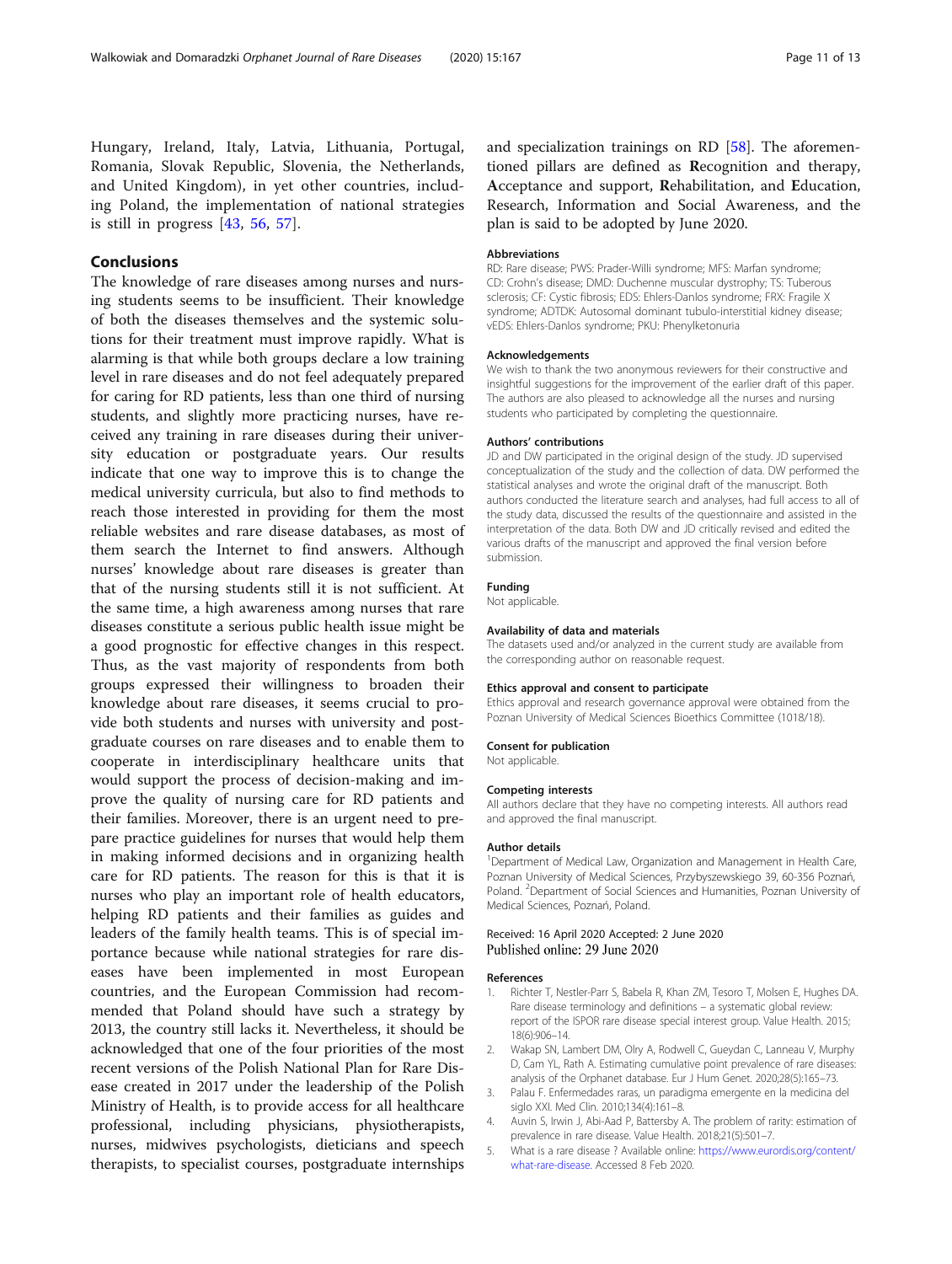- <span id="page-11-0"></span>6. Budych K, Helms TM, Schultz C. How do patients with rare diseases experience the medical encounter? Exploring role behavior and its impact on patient-physician interaction. Health Policy. 2012;105(2–3):154–64.
- 7. Black N, Martineau F, Manacorda T. Diagnostic odyssey for rare diseases: exploration of potential indicators; policy innovation research unit. London: LSHTM; 2015.
- EURORDIS. The Voice of Rare Disease Patients in Europe. Available online: <https://www.eurordis.org/publication/voice-12000-patients>. Accessed 8 Feb 2020.
- Limb L, Nutt S, Sen A. Experiences of Rare Diseases: An Insight from Patients and Families (2010). Rare Disease UK; 2010.
- 10. Molster C, Urwin D, Di Pietro L, Fookes M, Petrie D, van der Laan S, Dawkins H. Survey of healthcare experiences of Australian adults living with rare diseases. Orphanet J Rare Dis. 2016;11:30.
- 11. Bleyer AJ, Kidd K, Robins V, Martin L, Taylor A, Santi A, Tsoumas G, Hunt A, Swain E, Abbas M, et al. Outcomes of patient self-referral for the diagnosis of several rare inherited kidney diseases. Genet Med. 2020;22(1):142–9.
- 12. Lavrentaki A, Paluzzi A, Wass JAH, Karavitaki N. Epidemiology of acromegaly: review of population studies. Pituitary. 2017;20(1):4–9.
- 13. Evans WRH, Hendriksz CJ. Niemann–pick type C disease the tip of the iceberg? A review of neuropsychiatric presentation, diagnosis and treatment. BJPsych Bull. 2017;41(2):109–14.
- 14. Shalhub S, Sage L, Demasi J, Wallace SE, Fulton DS, Bloom L, Driessnack M, Byers PH. Assessment of the information sources and interest in research collaboration among individuals with vascular Ehlers-Danlos syndrome. Ann Vasc Surg. 2020;62:326–34.
- 15. Pelentsov LJ, Fielder AL, Esterman AJ. The supportive care needs of parents with a child with a rare disease: a qualitative descriptive study. J Pediatr Nurs. 2016;31(3):e207–18.
- 16. Evans WR, Rafi I. Rare diseases in general practice: recognising the zebras among the horses. Br J Gen Pract. 2016;66(652):550–1.
- 17. Kaufmann P, Pariser AR, Austin C. From scientific discovery to treatments for rare diseases – the view from the National Center for Advancing Translational Sciences – Office of Rare Diseases Research. Orphanet J Rare Dis. 2018;13(1):196.
- 18. Byrne PC. Training medical students on rare disorders. Orphanet J Rare Dis. 2012;7(Suppl 2):A15.
- 19. Wolyniak MJ, Bemis LT, Prunuske AJ. Improving medical students' knowledge of genetic disease: a review of current and emerging pedagogical practices. Adv Med Educ Pract. 2015;6(6):597–607.
- 20. Kopeć G, Podolec P. Establishing a curriculum on rare diseases for medical students. J Rare Cardiovasc Dis. 2015;2(3):74–6.
- 21. Jonas K, Waligóra M, Hołda M, Sulicka-Grodzicka J, Strach M, Podolec P, Kopeć G. Knowledge of rare diseases among health care students – the effect of targeted education. Przegl Epidemiol. 2017;71(1):80–9.
- 22. Medić B, Divac N, Stopić N, Savić-Vujović K, Glišić A, Cerovac N, Stojanović R, Srebro D, Prostran M. The attitudes of medical students towards rare diseases: a cross-sectional study. Vojnosanit Pregl. 2016;73(8):703–13.
- 23. Domaradzki J, Walkowiak D. Medical students' knowledge and opinions about rare diseases: a case study from Poland. Intractable Rare Dis Res. 2019;8(4):252–9.
- 24. Ramalle-Gómara E, Domínguez-Garrido E, Gómez-Eguílaz M, Marzo-Sola ME, Ramón-Trapero JL, Gil-de-Gómez J. Education and information needs for physicians about rare diseases in Spain. Orphanet J Rare Dis. 2020;15(1):18.
- 25. Miteva T, Jordanova R, Iskrov G, Stefanov R. General knowledge and awareness on rare diseases among general practitioners in Bulgaria. Georgian Med News. 2011;4(193):16–9.
- 26. Rafferty AM, Busse R, Zander-Jentsch B, Sermeus W, Bruyneel L. Strengthening health systems through nursing: evidence from 14 European countries. Copenhagen: European Observatory on Health Systems and Policies; 2019. [https://apps.who.int/iris/bitstream/handle/10665/326183/](https://apps.who.int/iris/bitstream/handle/10665/326183/9789289051743-eng.pdf?sequence=1&isAllowed=y) [9789289051743-eng.pdf?sequence=1&isAllowed=y](https://apps.who.int/iris/bitstream/handle/10665/326183/9789289051743-eng.pdf?sequence=1&isAllowed=y). Accessed 11 May 2020.
- 27. Maier CB, Barnes H, Aiken LH, Busse R. Descriptive, cross-country analysis of the nurse practitioner workforce in six countries: size, growth, physician substitution potential. BMJ Open. 2016;6(9):e011901.
- 28. Leal JAL, de Melo CMM. The nurses' work process in different countries: an integrative review. Rev Bras Enferm. 2018;71(2):413–23.
- 29. Aiken LH, Sloane DM, Bruyneel L, Van den Heede K, Griffiths P, Busse R, Diomidous M, Kinnunen J, Kózka M, Lesaffre E, et al. Nurse staffing and education and hospital mortality in nine European countries: a retrospective observational study. Lancet. 2014;383(9931):1824–30.
- 30. Cho E, Park J, Choi M, Lee HS, Kim E-Y. Associations of nurse staffing and education with the length of stay of surgical patients. J Nurs Scholarsh. 2018;50(2):210–8.
- 31. Cho E, Sloane DM, Kim E-Y, Kim S, Choi M, Yoo IY, Lee HS, Aiken LH. Effects of nurse staffing, work environments, and education on patient mortality: an observational study. Int J Nurs Stud. 2015;52(2):535–42.
- 32. Manojlovich M. Increasing nurse staffing levels and a higher proportion with bachelor's degrees could decrease patient mortality risk. Evid Based Nurs. 2015;18(2):62.
- 33. European Federation of Nurses Associations. Survey on the training of general care nurse in the European Union: [http://www.efnweb.be/wp](http://www.efnweb.be/wp-content/uploads/2012/08/Study-on-nursing-education-minimum-requirements.pdf)[content/uploads/2012/08/Study-on-nursing-education-minimum](http://www.efnweb.be/wp-content/uploads/2012/08/Study-on-nursing-education-minimum-requirements.pdf)[requirements.pdf](http://www.efnweb.be/wp-content/uploads/2012/08/Study-on-nursing-education-minimum-requirements.pdf). Accessed 11 May 2020.
- 34. Ślusarska B, Zarzycka D, Dobrowolska B, Marcinowicz L, Nowicki G. Nursing education in Poland – the past and new development perspectives. Nurse Educ Pract. 2018;31:118–25.
- 35. Ślusarz R, Ireland S, Green T. Specialist nursing training in Poland: Applications for neuroscience nursing. Can J Neurosci Nurs. 34(3):12–7.
- 36. Lahtinen P, Leino-Kilpi H, Salminen L. Nursing education in the European higher education area - variations in implementation. Nurse Educ Today. 2014;34(6):1040–7.
- 37. Dobrowolska B, McGonagle I, Kane R, Jackson CS, Kegl B, Bergin M, et al. Patterns of clinical mentorship in undergraduate nurse education: a comparative case analysis of eleven EU and non-EU countries. Nurse Educ Today. 2016;36:44–52.
- 38. Antohe I, Riklikiene O, Tichelaar E, Saarikoski M. Clinical education and training of student nurses in four moderately new European Union countries: assessment of students' satisfaction with the learning environment. Nurse Educ Pract. 2016;17:139–44.
- 39. Centrum Kształcenia Podyplomowego Pielęgniarek i Położnych: [http://www.](http://www.ckppip.edu.pl/kafelki/programy-ksztalcenia/kursy-specjalistyczne.html) [ckppip.edu.pl/kafelki/programy-ksztalcenia/kursy-specjalistyczne.html.](http://www.ckppip.edu.pl/kafelki/programy-ksztalcenia/kursy-specjalistyczne.html) Accessed 2 May 2020.
- 40. Council Directive 77/453/EEC of 27 June 1977 concerning the coordination of provisions laid down by Law, Regulation or Administrative Action in respect of the activities of nurses responsible for general care. 176, 31977L0453 Jul 15, 1977: <http://data.europa.eu/eli/dir/1977/453/oj/eng>. Accessed 10 May 2020.
- 41. Tluczek A, De Luca JM. Newborn screening policy and practice issues for nurses. J Obstet Gynecol Neonatal Nurs. 2013;42(6):718–29.
- 42. Taylor JY, Wright ML, Hickey KT, Housman D. Genome sequencing technologies and nursing: what are the roles of nurses and nurse scientists? Nurs Res. 2017;66(2):198–205.
- 43. Czech M, Baran-Kooiker A, Atikeler K, Demirtshyan M, Gaitova K, Holownia-Voloskova M, Turcu-Stiolica A, Kooiker C, Piniazhko O, Konstandyan N, Zalis'ka O, Sykut-Cegielska J. A review of rare disease policies and orphan drug reimbursement systems in 12 Eurasian countries. Front Public Health. 2019;7:416. <https://doi.org/10.3389/fpubh.2019.00416>.
- 44. Jagosh J, Boudreau JD, Steinert Y, MacDonald ME, Ingram L. The importance of physician listening from the patients' perspective: enhancing diagnosis, healing, and the doctor–patient relationship. Patient Educ Couns. 2011;85(3):369–74.
- 45. Potter G. Those with a rare disease often know more about it than we do'. [NursingTimes.net.](http://nursingtimes.net) [https://www.nursingtimes.net/clinical-archive/](https://www.nursingtimes.net/clinical-archive/immunology/those-with-a-rare-disease-often-know-more-about-it-than-we-do-06-08-2011/) [immunology/those-with-a-rare-disease-often-know-more-about-it-than-we](https://www.nursingtimes.net/clinical-archive/immunology/those-with-a-rare-disease-often-know-more-about-it-than-we-do-06-08-2011/)[do-06-08-2011/](https://www.nursingtimes.net/clinical-archive/immunology/those-with-a-rare-disease-often-know-more-about-it-than-we-do-06-08-2011/). Accessed 2 May 2020.
- 46. Walsh E. A nursing perspective on rare diseases: mesothelioma. Br J Nurs. 2018;27(17):S26–8.
- 47. dos Santos LG. Santos da Silva MR, DeMontigny F. rare diseases: diagnostic and therapeutic journey of the families of affected people. Acta Paul. Enferm. 2015;28(5):395–400.
- 48. EUROSTAT. Brancato G, Macchia S, Murgia M, Signore M, Simeoni G, Blanke K, Körner T, Nimmergut A, Lima P, Paulino R, Hoffmeyer-Zlotnik JHP. 2005. The Handbook of Recommended Practices for Questionnaire Development and Testing in the European Statistical System. [http://ec.europa.eu/eurostat/](https://www.ec.europa.eu/eurostat/ramon/statmanuals/files/Handbook_of_Practices_for_Quest.pdf) [ramon/statmanuals/files/Handbook\\_of\\_Practices\\_for\\_Quest.pdf.](https://www.ec.europa.eu/eurostat/ramon/statmanuals/files/Handbook_of_Practices_for_Quest.pdf)
- 49. Ramalle-Gómara E, Ruiz E, Quiñones C, Andrés S, Iruzubieta J, Gil-de-Gómez J. General knowledge and opinion of future health care and non-health care professionals on rare diseases. J Eval Clin Pract. 2015;21(2):198–201.
- Vandeborne L, van Overbeeke E, Dooms M, De Beleyr B, Huys I. Information needs of physicians regarding the diagnosis of rare diseases: a questionnaire-based study in Belgium. Orphanet J Rare Dis. 2019;14(1):99.